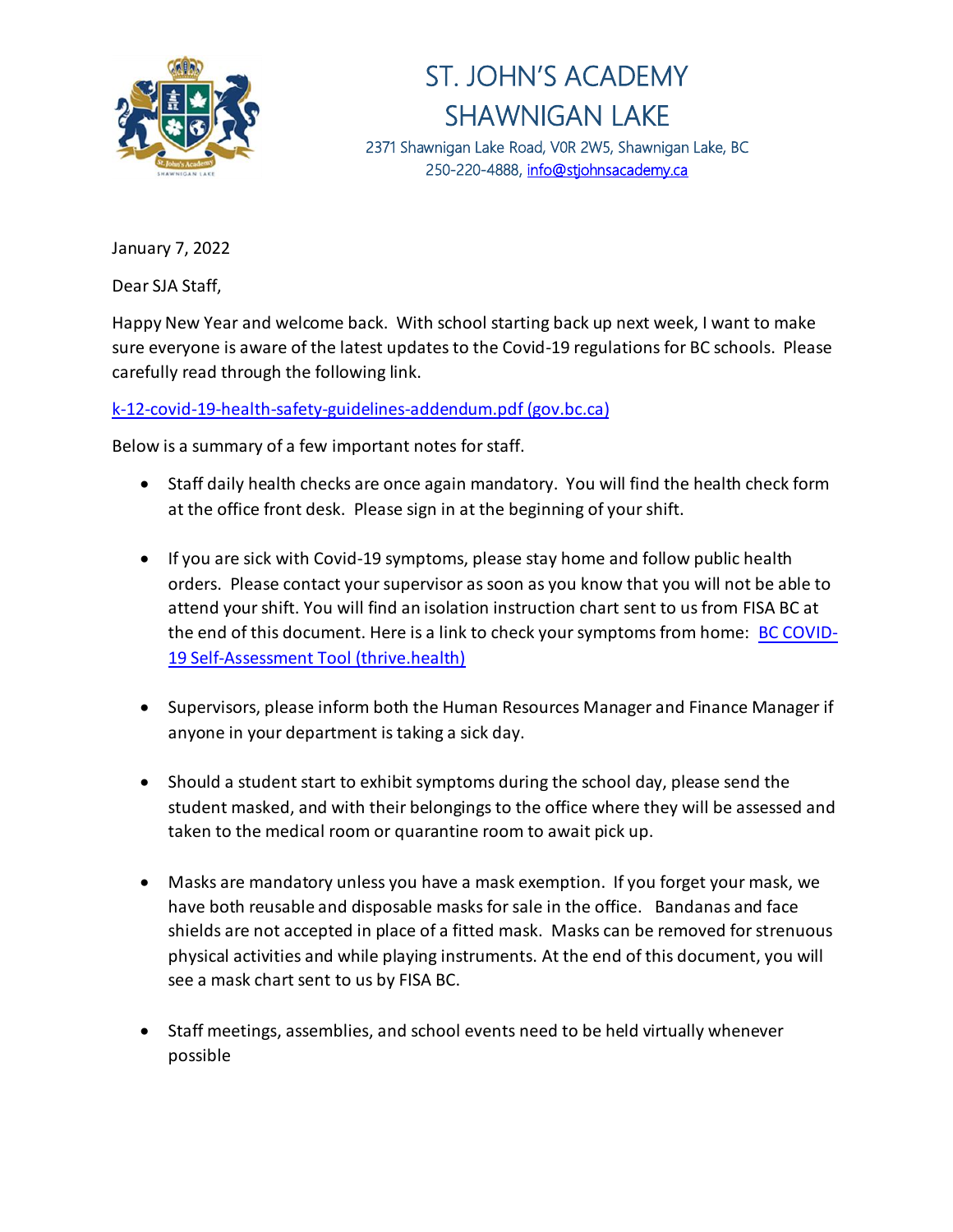- Campus visitors must be limited to those that are supporting activities that are of direct benefit to student learning and wellbeing. If you are planning on having a guest speaker for your class, please have it approved by John D'Arcy in advance.
- Most of our dorm students did not travel internationally over winter break. They will each take the daily health check upon arrival, before entering their rooms. CYC staff will assist them with this. Some students that did travel internationally may get flagged to quarantine. We are prepared for this situation. If boarding students are required to quarantine, they will be joining lessons virtually
- Hybrid learning will be offered on a short-term basis for students whose parents aren't comfortable sending them to school. This will be assessed at the end of each week by John, and you will know if it will continue the following week. Bradley will provide you with more information on how this will look.
- We are going back to cohorts for lunch. Please see the schedule below.
	- ❖ Grades 4-6 will have lunch from 12:20-12:40 in the dining hall
	- ❖ Grades 7-9 will have lunch from 12:40 1:00pm in the dining hall
	- ❖ Grades 10-12 will have lunch from 1:00-1:20 in the mezzanine

Staff lunch starts at 11:45pm, however staff can eat any time during the lunch period. The staff room will be limited to 6 people, 3 at each table.

- Sport tournaments are not permitted at this time however practices and games still are.
- We must try to create as much space as possible in the classrooms. Desks are not to be facing each other. Please make sure all desks are in rows with as much space as possible in between.

Below are images from a power point sent to us from FISA BC on Face Coverings and Isolation guidelines. If you have any questions or concerns, please don't hesitate to contact me.